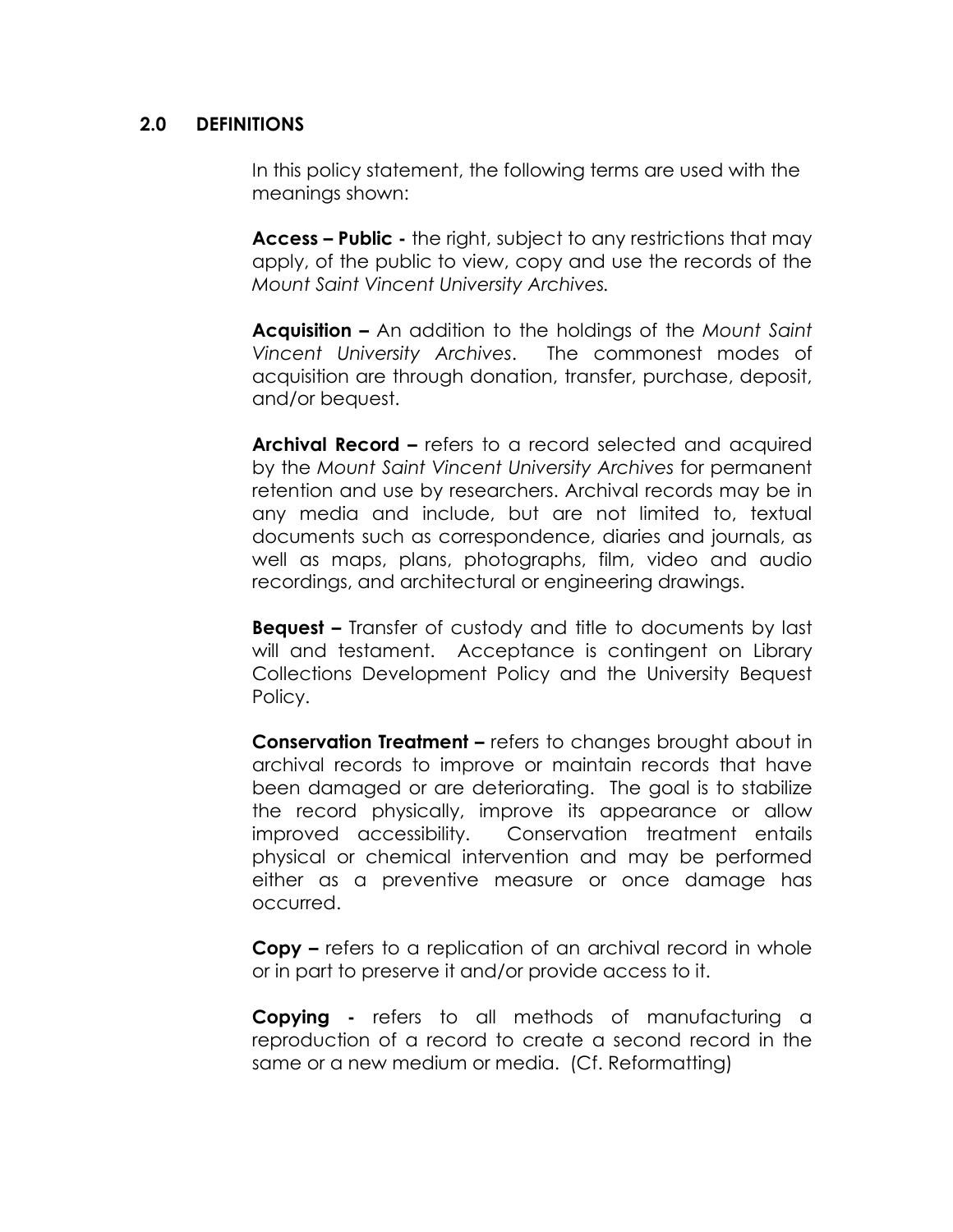**Deed of Gift –** A signed, written contract, legally binding between the University and the donor, containing a voluntary transfer of title to real or personal property without monetary consideration, establishing conditions governing the transfer and specifying any restrictions on access or use. See Appendix C.

**Deposit** - The mode of acquisition by which an individual or corporate body places records in the custody of the Mount Saint Vincent University Archives without transfer of ownership rights and titles.

**Document –** Recorded information regardless of medium or characteristics. (i.e. can be electronic, on paper, on magnetic media, etc.) (Cf. Record)

## Donation – see Gift

**Donor –** refers to a person, department or organization that has given documents to an archives.

**Environmental Controls –** refers to the Canadian Conservation Institute guidelines for archival institutions regarding the proper environment for the storage of archival material. The guidelines primarily relate to ideal levels of light, relative humidity and temperature.

**Fonds –** The whole of the documents, regardless of form or medium, organically created and/or accumulated and used by a particular person, family or corporate body in the conduct of personal or corporate activity. Also known as a manuscript group or a record group.

**Gift -** The mode of acquisition by which an individual or corporate body transfers, freely and without charge, the full ownership of records to the Mount Saint Vincent University Archives. The gift may include the transfer of copyright privileges.

**Housing** - refers to the storing of records in containers that are of the correct size and shape to accommodate various forms of records. Ideally the housing is in acid-free folders, boxes,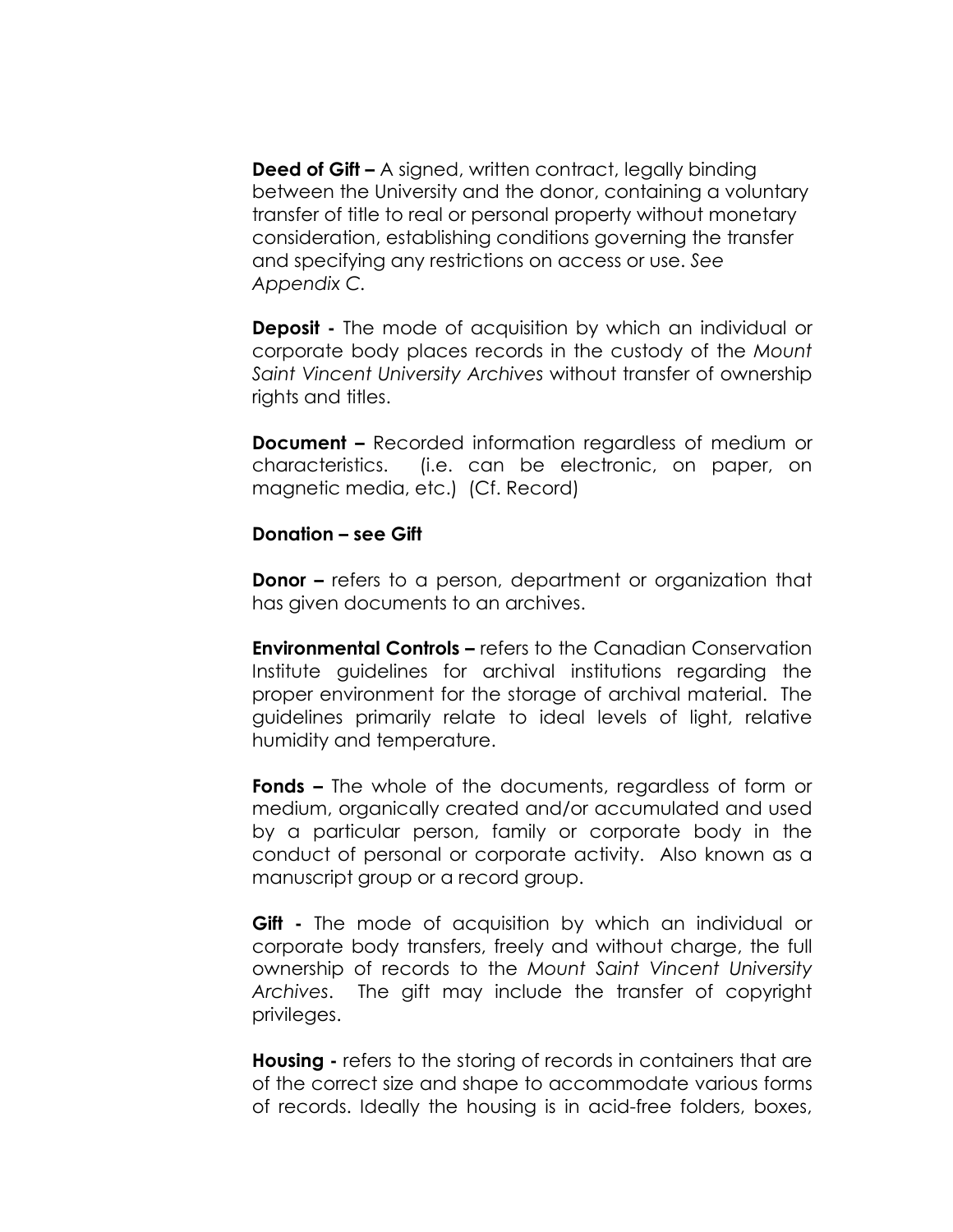etc. to enhance the preservation of the records.

Intellectual Access - is provided when the intellectual content of records is revealed through surrogates such as inventories, finding aids, indexes, and guides to the records. Intellectual access is also provided through interactions between the researcher and the Archivist.

Legal Access – refers to permission to use Archives. Legal access is conditional upon legislation and ethical issues such as privacy, confidentiality, freedom of information and copyright.

**Physical Access –** refers to the opportunity to examine the documents and is dependent upon procedures about hours of operation, provision of space to study records, restrictions, security, and copying.

**Physical Control – refers to all those policies and procedures** that relate to how the records are maintained in the best possible physical conditions. It includes environmental controls, proper care and handling by both staff and researchers, housing, and security.

**Preservation –** is defined as all actions that can be taken with the aim of ensuring the current and long-term survival and accessibility of the physical form, informational content and relevant metadata of archival records. The term 'conservation' is sometimes used synonymously with preservation in the archival community.

**Preventive Preservation –** refers to a specific set of nonintrusive preservation actions undertaken without actual physical intervention or chemical treatment of archival records. Preventive Preservation attempts to prevent or halt deterioration or retard its progress. It may also involve manufacturing a potential surrogate through certain copying techniques that maintain the copied archival record unchanged.

**Provenance –** Archival principle that stipulates that the records of a person or corporate body should be kept together in their original order in the fonds in which they were created.